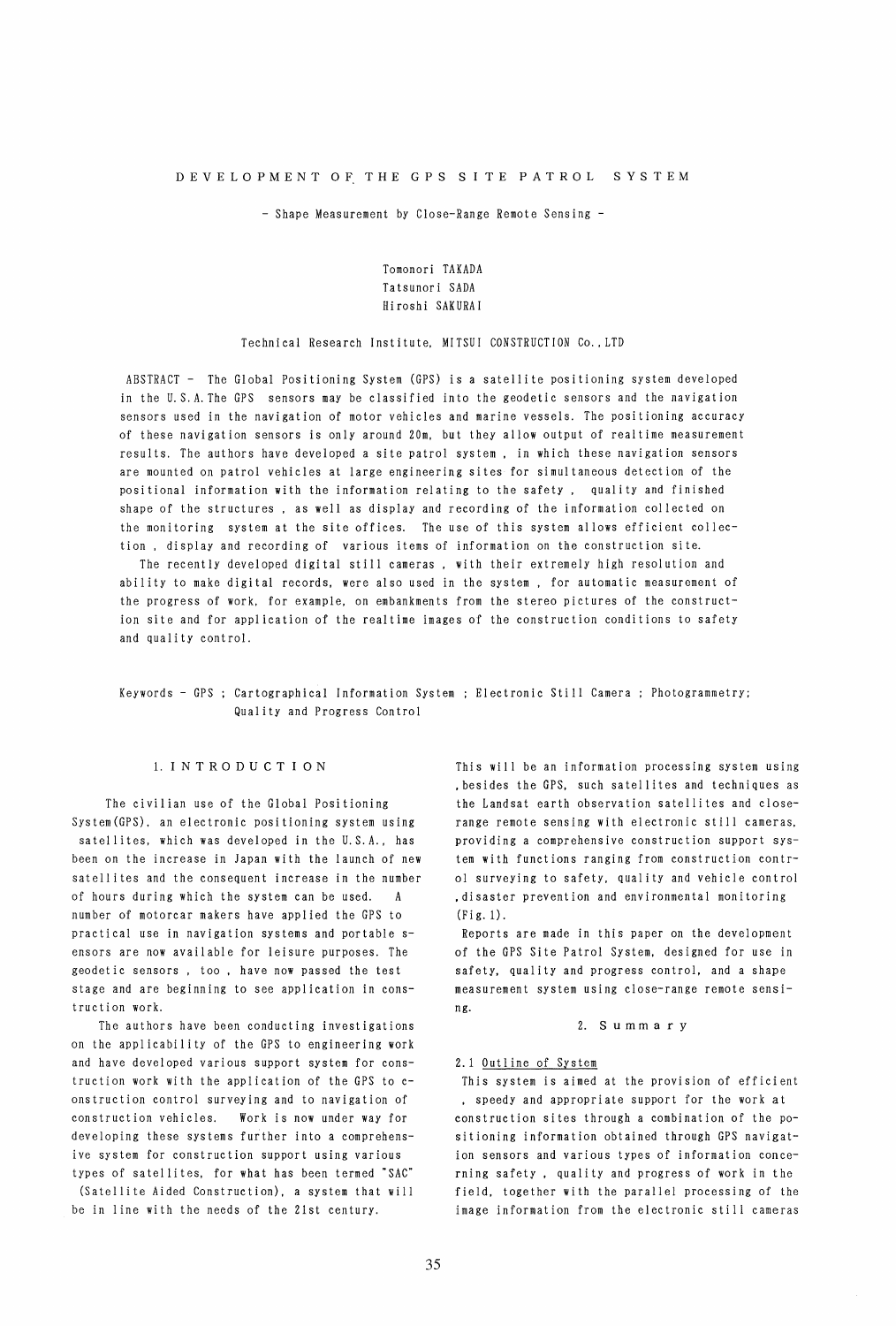

*Fig.* 1 Final System Composition SAC

The system as a whole is comprised of the following (Fig.2).

(DSystem for collection of site information using patrol vehicles

GDMonitoring system at the site office

~System for shape measurement by close-range remote sensing using still cameras

### 2.2 Site Information Collection System

GPS navigation sensors are installed on vehicles patrolling engineering sites and information relating to the safety, quality and progress of the work is collected together with the positional information. By stationing the vehicle at the site at which the information is to be collected and inputting the item of information. the information sought is automatically recorded on the floppy disk together with the positional information (latitude. longitude and elevation) concerning the site as outputted from the GPS navigation sensor. The site conditions and the embankment configuration are photographed at the same time by the electronic still camera and the picture number recorded on the floppy disk.

# 2.3 Office Monitoring System

Upon completion of the patrol. the patrol results recorded on the floppy disk are displayed in the site office on the map of the site prepared using image scanners. The information obtained are displayed at the relevant positions on the map in different colours according to items. together with the picture

numbers. Speedy and accurate display of the position and conditions of the site can be obtained by displaying on the video screen at the same time the pictures taken by the electronic still camera.

### 2.4 Close-Range Remote Sensing Shape Measurement

The stereo pictures of the construction site obtained by close-range remote sensing (photographed from two points by digital still cameras) are automatically put through processes such as orientation calculations and matching processing on general-purpose EWS to provide three-dimensional information. The processing is carried out in the five steps of relative orientation. absolute orientation. rectification .matching and calculation of three-dimensional information. Each of these processes are outlined below.

(1) Relative Orientation The relative angles of the stereo pictures taken (from two points) by digital still cameras are obtained form the pass points for model preparation(Photo.l original photo).

(2) Absolute Orientation The positional relationship between the models prepared in the relative orientation and the ground surface is determined from the control points obtained from the GPS positional information.

(3) Rectification The orientation elements obtained by relative orientation are used for the preparation of vertical pictures. Stereo pictures free of vertical parallax can be obtained through this rectification. leaving only the lateral(x-axis) positional deviation between the left and right pictures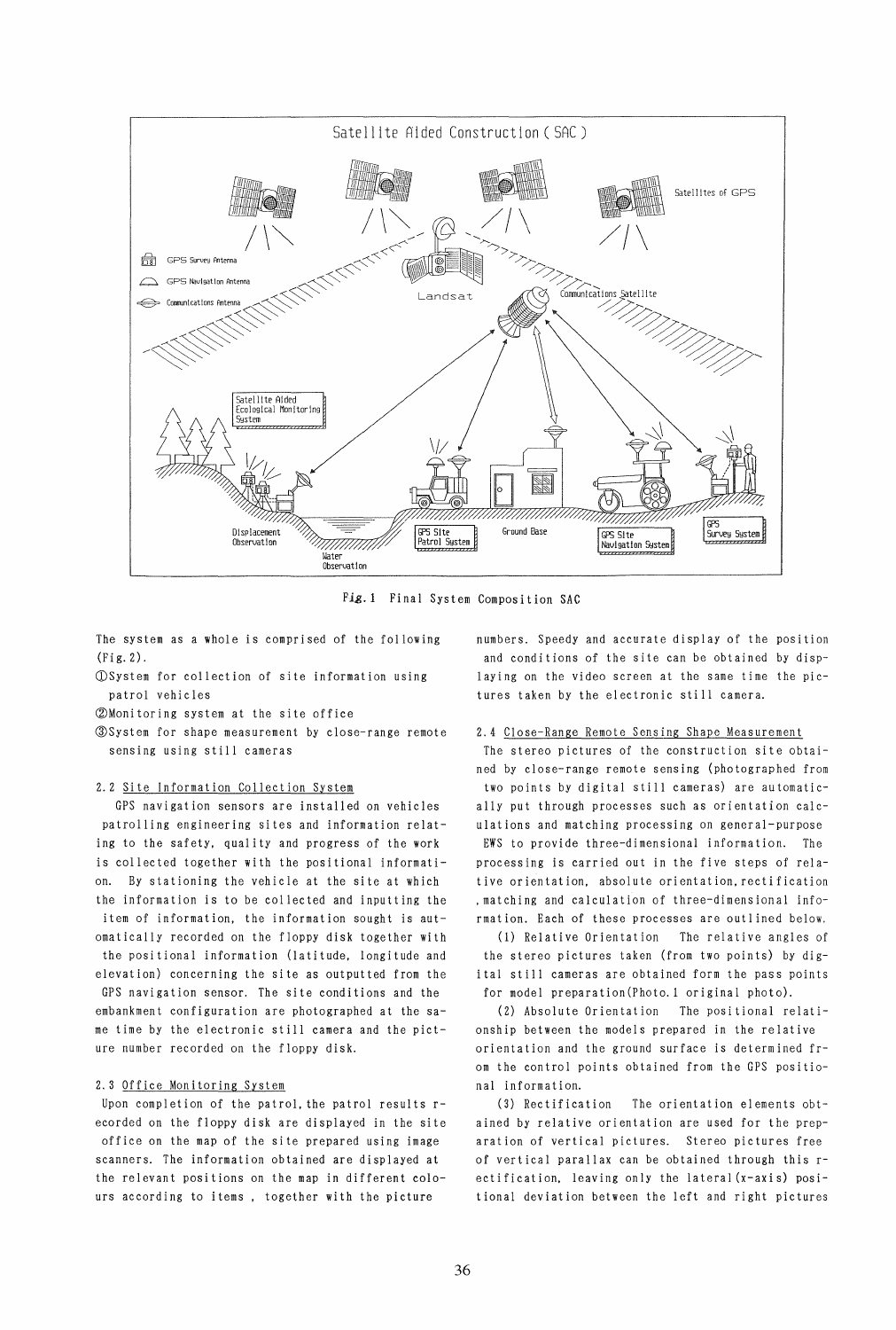

Fig.2 Outline of Site Patorol System

due to relative height differences and so allowing the search range in the matching processing to be limited to a single dimension(Photo.2 Rectification process).

(4) Matching The rectified stereo pictures are subjected to matching processing in which the corresponding points in the two pictures are sought for the whole of the area in question. The area correlation method is used for this purpose. Bearing in mind the large relative angles that result between the two pictures when stereo pictures are taken on ground. the correlation windows used in the area correlation method, a widely-used automatic matching method . were deformed in accordance with the inclination angles of the two pictures (Photo. 3 stereo matching process).

(5) Calculation of Three-Dimensional Information The elevations of the matching points are calculated from the results of absolute orientation and matching processing and the elevation data irregularly laid out on the ground surface are rearranged into a regular pattern for the preparation of the digital topographical models (DTM).

In this method, all the steps in the analytical processing after the taking of the pictures to the calculation of the three-dimensional information are carried out automatically. except for the selection of the pass points.

# 3. S Y S T EM COM P 0 SIT ION

### 3.1 GPS Sensors

Sensors produced by Trimble Navigation (U. S.) were used for the GPS sensors.

(1) Detection of Patrol Vehicle Position TANS, produced by Trimble Navigation, were used as the sensors for the positioning of the vehicles. These are two-channel sequential reception sensors, receiving L1 band, C/A code data from the GPS satellites. The measurement accuracy is 25m(SEP) in the horizontal direction and 35m(SEP)in the vertical direction. They have softwares capable of automatically recording on floppy disks the position(latitude,longitude and elevation) of the vehicles at the time and the patrol items, together with the picture numbers on the electronic still camera. upon selection of the patrol items and input of the picture numbers. As shown in Photo.4, the hardware consists of the sensor. aerial and note-book personal computer. wi th the sensor and the personal computer made into a un -it. Table. 1 shows the principal specifications of TANS.

(2) Control Point Survey for Absolute Orientation The absolute orientation (survey of ground control points)in the close-range remote sensing was carried out by the continuous kinematic method using 4000ST (shown in Photo. 5). produced by Trimble Navigation. This sensor has an accuracy of  $2$  cm +  $2$  ppm and measurement time of 5 seconds.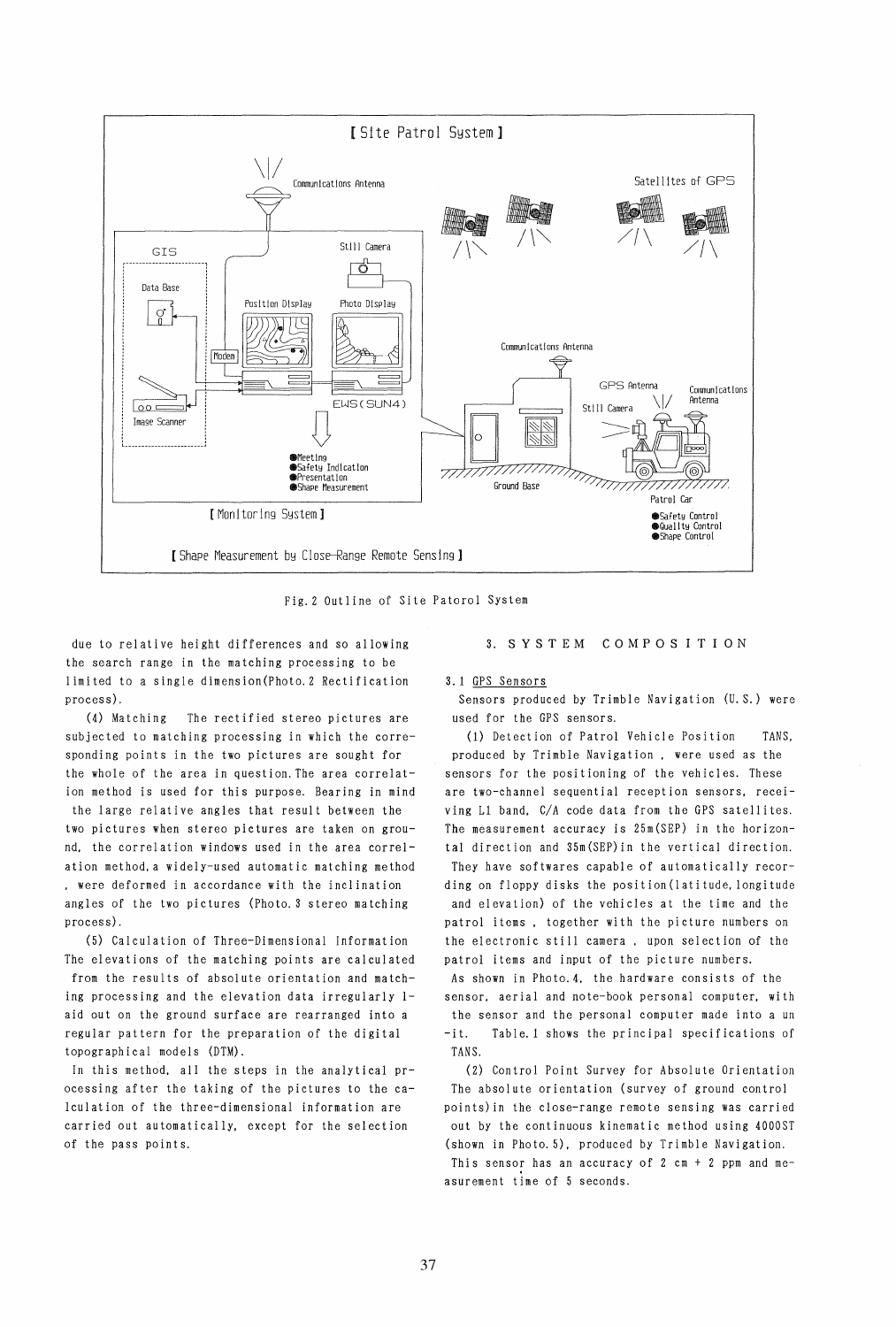

Photo. 1 original photo



Photo. 2 Rectification process



Photo. 3 stereo matching process

The digital still cameras are high-resolution cameras capable of recording the pictures taken in the form of digital data. In comparison with conventional cameras they have advantages such as that 1) there is no need to process the films. 2) there is no need for A/D conversion, 3) the picture quality does not deteriorate with time. and 4) there is no deterioration of the picture quality due to copying. The actual procedure for taking pictures with the digital still cameras is the same as with conventional cameras. The pictures can be reproduced instantaneously by connecting the camera to a CRT. allowing the patrol results to be used immediately for holding consultations and giving instructions. The specifications of the cameras used in the study reported here are given in Table. 2.

# 3.2 Electronic Still Camera 3.3 Site Graphical Information System

A system has been developed with which the plan views of the site can be displayed on the personal computer screen by simply reading the maps with image scanners and inputting the latitude and longitude of the control points and the reduction scale. The GPS positional measurement results can be overlaid on these plan views. Since this system facilitates the input of local cartographical information. allowing the site patrol systems to be put immediately into operation at any given site. it is hoped that the system will see general-purpose application at each office. On the personal computer screen. it is possible to also divide the plan views into 16 sections and to obtain enlarged pictures of each of these sections.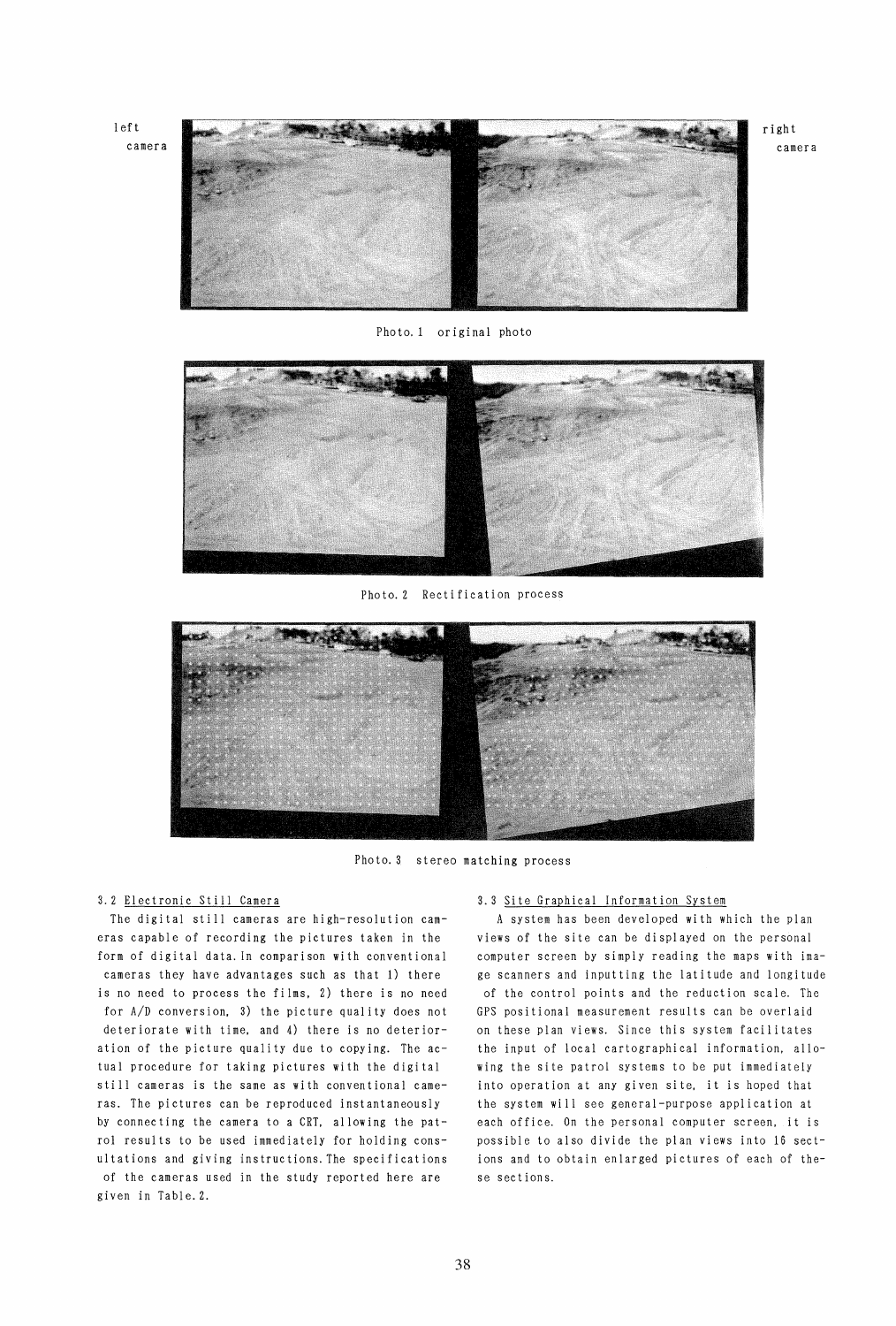

Photo. 4 System Hardware Composition



Photo. 5 GPS Surveyor 4000st

Table. 1 Principal Specifications of TANS

| Item                                         | Specifications                                                                                                                  |  |  |  |
|----------------------------------------------|---------------------------------------------------------------------------------------------------------------------------------|--|--|--|
| Sensor                                       | L1 frequency,C/A code reception                                                                                                 |  |  |  |
| Positioning Mode                             | 1)4 satellites, 3D positioning<br>2)3 satellites, 2D positioning<br>3) automatic switching according<br>to number of satellites |  |  |  |
| Horizontal Positioning                       | 25 m (SEP)                                                                                                                      |  |  |  |
| Accuracy<br>Vertical Positioning<br>Accuracy | 35 m (SEP)                                                                                                                      |  |  |  |
| Velocity Accuracy                            | 0.2 m/s (RMS) at constant speed                                                                                                 |  |  |  |
| Time Accuracy                                | within 1 microsecond of UTC                                                                                                     |  |  |  |
| Positioning Dispersion                       | less than 5 m (RMS) per 10<br>minutes at PDOP $\leq 8$                                                                          |  |  |  |
| Positioning Interval                         | 1 second                                                                                                                        |  |  |  |
| Digital Interface                            | two-way RS-422, 9,600 baud                                                                                                      |  |  |  |
| Dimensions                                   | 127 mm x 241 mm x 50 mm                                                                                                         |  |  |  |
| Weight                                       | $1.27$ $kg$                                                                                                                     |  |  |  |
| Power Consumption                            | 9 to 32 VDC. less than 4 W                                                                                                      |  |  |  |

# 3.4 Data Base

Since the patrol results obtained by this system, such as the patrol time, position, item and picture number, are stored in floppy disks, they can easily be made into a data base. Similarly. the picture images. analysis results and earthfill configurations are recorded on floppy disks. allowing immediate visual presentation as the need arises.

# 4. A P P LIe A T ION RES U L T S

# 4.1 Information Collection and Moni toring System

The system was put into operation at a large land development site on the outskirts of Tokyo. Up to 99 patrol items(Table.3) relating to safety. quality and progresscontrol can be set as required according to the site conditions. In Photo. 6. the aerial has been fixed to the roof of the patrol vehicle with a magnet. the sensor/personal computer unit has been installed on the assistant driver's seat. and pictures are being taken with the electronic still cameras.

The information on the patrol items can be recorded automatically with the positional information by inputting the patrol item and picture number via the keyboard once the vehicle has reached the patrol site. Photo. 7 and 8 show the moni toring screen in the office after the patrol. the conditions at the patrol site being shown on the screen (Photo. 7) and the picturetaken by the electronic still camera in Photo<sub>.8</sub>.

## 4.2 Shape Measurement System

Verification was conducted on the accuracy of the system regarding 1) the errors in the control points along the X. Y and Z axes. 2) the accuracy of the e levation at all measurement points. 3) the error in soil volume and 4) the effect of the intervals betwe en search points in the matching processing on the m easurement accuracy. using the measurement results f rom the total station as the real values. The shape measurement accuracy obtained by this system in an a rea 40 m by 40 m is shown in Table 4. More than one value is given for the soil volumes as obtained on t he total station in the table showing the shape meas urement accuracy. This is to indicate the errors tha result in the soil volumes when large intervals ar e used. A comparison was also made in the work effic iency between when the system reported here was used and when the total station. generally used in shape measurement at construction sites at present. was u sed. The investigation items here were

CD measurement time and

@ processing time.

The results of the comparative study are given in Table 5.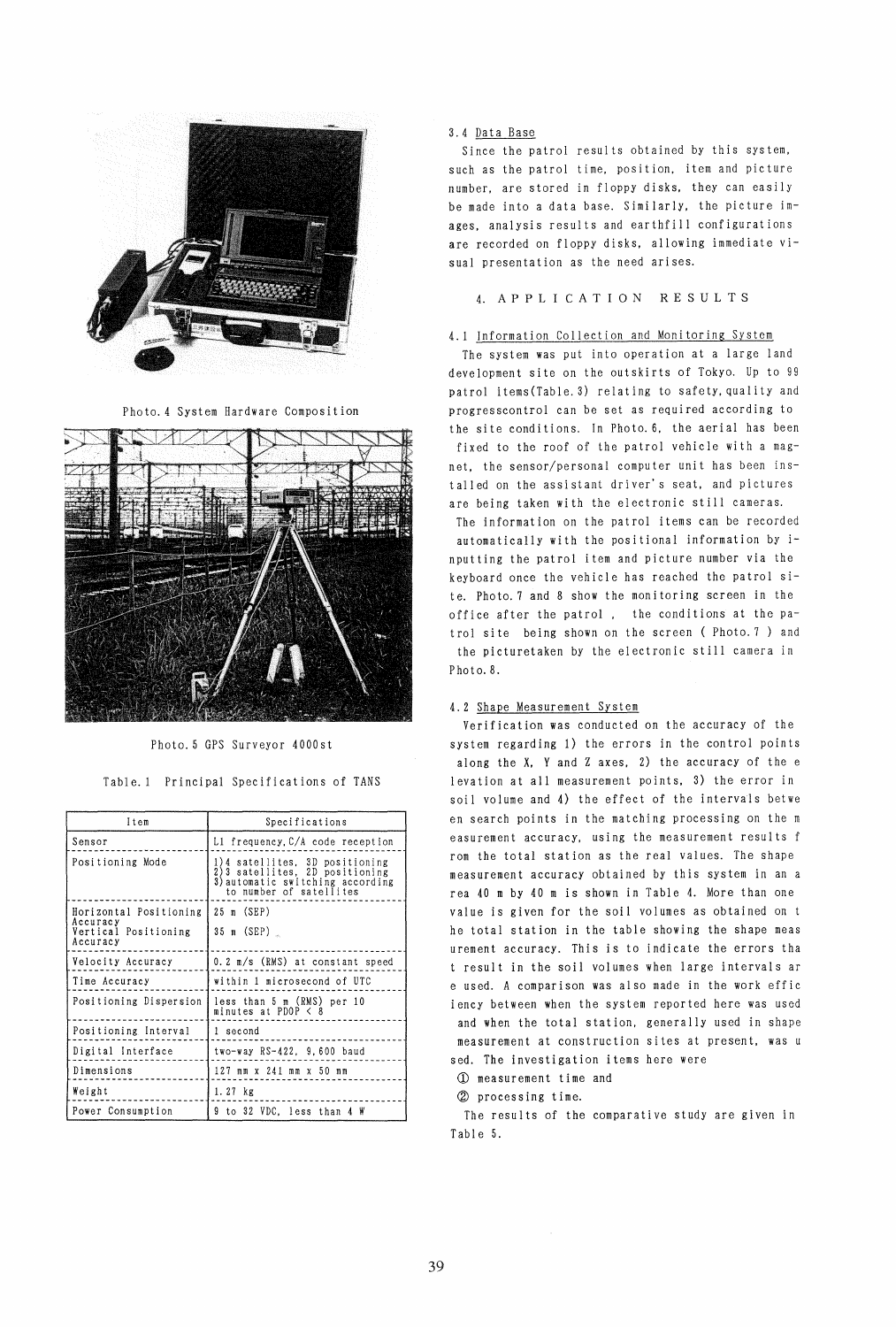Table. 3 Examples of Patrol Items

1. work area<br>2. base course conditions 3. road shoulder conditions 4. drainage conditions 5. safety indication 6. directional signs 7. safety fences

4. settlement measurement 5. displacement measurement 6. water level measurement 7. concrete strengths

a. Safety Control

b. Quality Control<br>1. compaction tests 2. bearing strength tests

3. boring

c. Shape Control 1. fill volume 2. excavat ion vol ume 3. displacement 4. settlement

| iabie. Z pikitai stili tamera                    |  |  |  |  |
|--------------------------------------------------|--|--|--|--|
| frame digital recording                          |  |  |  |  |
| subsampling and ADPCM                            |  |  |  |  |
| $2/3$ inch, $400,000$ picture<br>element FIT-CCD |  |  |  |  |
| 8.96 mm x 6.64 mm                                |  |  |  |  |
| RGB, 8bit/picture element                        |  |  |  |  |
| 640 x 475                                        |  |  |  |  |
| $0.0135$ mm                                      |  |  |  |  |
| F 2.0 f: 9 to 27<br>m <sub>m</sub>               |  |  |  |  |
|                                                  |  |  |  |  |

# $Table 2$  Digital Still C



Photo. 6-2 Photographing with Electronic Still Camera



Photo. 6-1 System Installed on Patorol Vehicle



Photo. 7 Screen Showing Conditions at Patorol Si te

 $\mathcal{A}^{\mathcal{A}}$ 



Photo.8 Parallel Display with Photograph